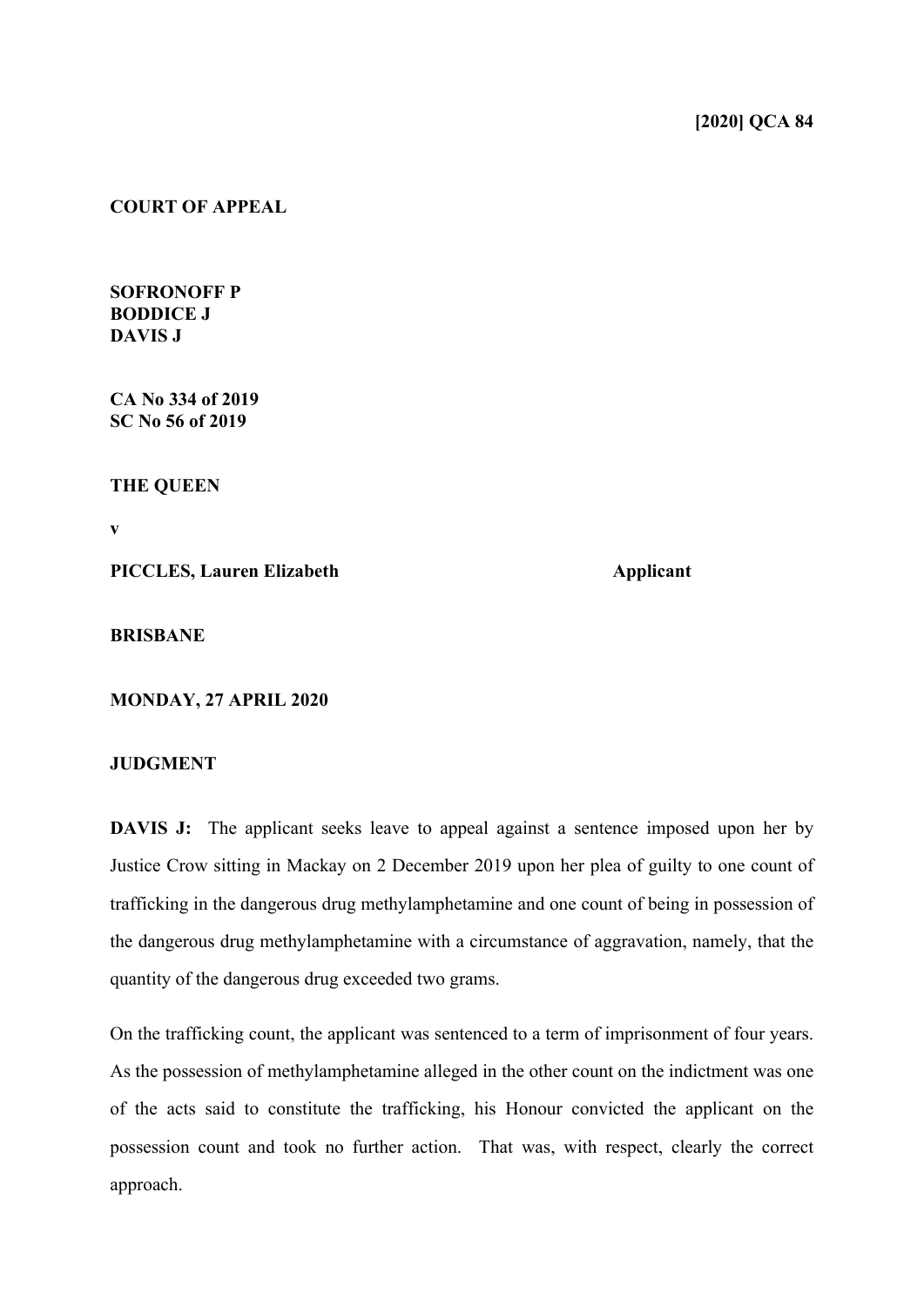At the time of the commission of the two offences, the applicant was on parole for earlier offences, including one of trafficking in methylamphetamine. Section 156A of the *Penalties and Sentences Act* 1992 dictated that the learned primary Judge was obliged to order that the sentence imposed be served cumulatively upon the earlier sentences for which she was on parole. Section 160B required that his Honour set a new date for eligibility for parole. His Honour ordered that the sentence be served cumulatively on the other sentences and set a parole eligibility date of 24 April 2021, being a date approximately one year beyond the fulltime expiry date of the earlier sentences.

No complaint is made about the sentence of four years' imprisonment imposed by his Honour. That sentence is supported by authorities such as *R v Saggers* [2016] QCA 344, *R v Jobsz* [2013] QCA 5, *R v Bagnall* [2005] QCA 20 and *R v Spark* [2018] QCA 231, all of which were cited to his Honour. The narrow point on the application for leave to appeal is that the fixing of a date for eligibility for parole at a point one year after the full-time expiry of the earlier sentences renders the sentence imposed by his Honour manifestly excessive. To understand that submission, it is necessary to look at the applicant's criminal history.

The applicant's first conviction was in the Mackay Magistrates Court on 17 January 2002, a few months before her 18th birthday. She was convicted of various counts of assault. Between then and 7 December 2005, the applicant was convicted on numerous occasions in the Mackay Magistrates Court for offences against the *Drugs Misuse Act* 1986 and for offences of dishonesty.

In 2006 and 2007, the applicant trafficked in methylamphetamine. She was arrested but absconded while on bail. After being at large for some time, she surrendered to police and was sentenced on 3 May 2011 in this Court to an effective term of imprisonment of five years. The sentence was suspended after serving 666 days. By 3 May 2011, she had been in custody for the said 666 days and was, therefore, released.

On 7 November 2016, the applicant was sentenced in the Mackay Magistrates Court to 18 months' imprisonment. The offences were a large number of offences against the *Drugs*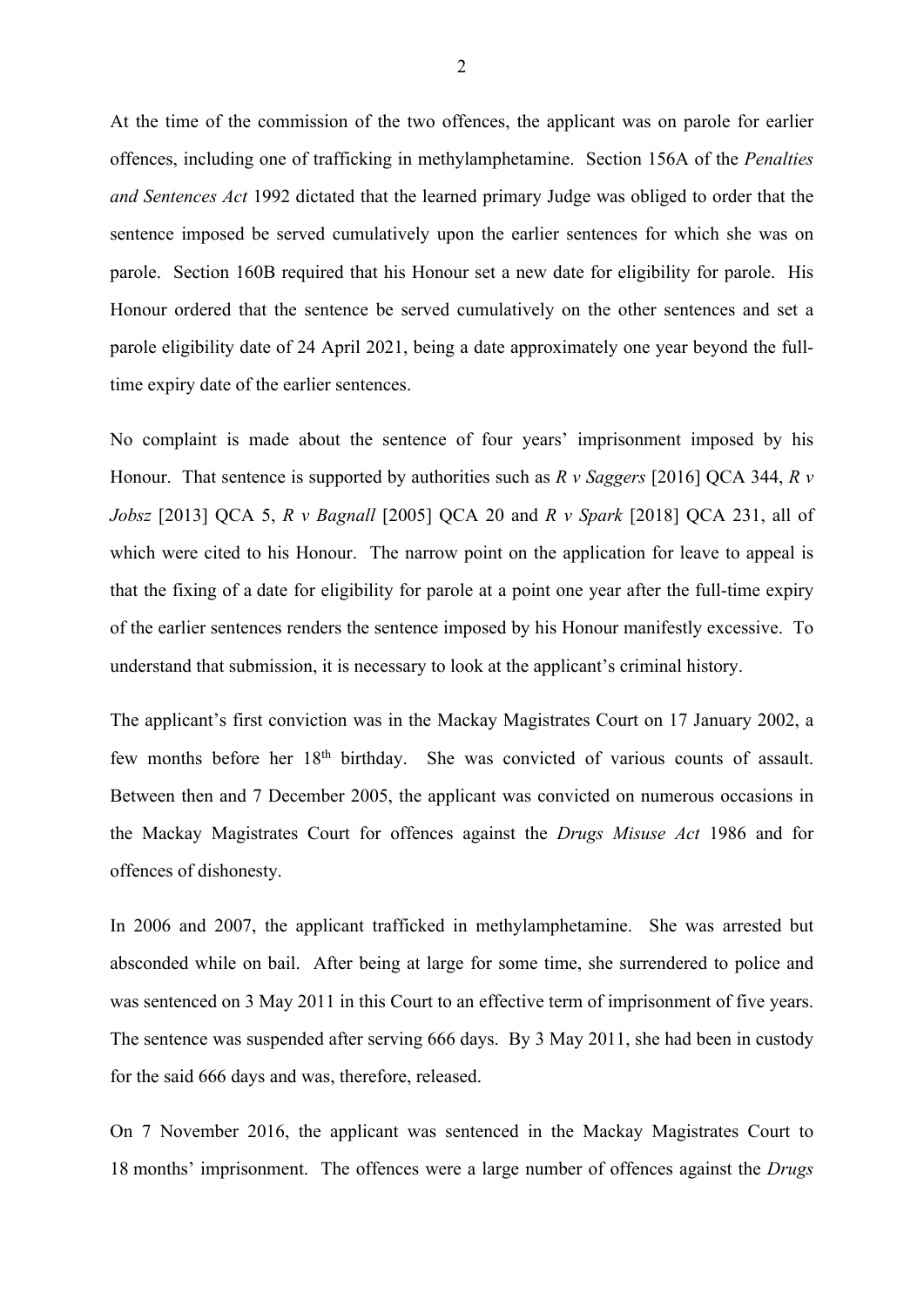*Misuse Act*, offences of dishonesty, offences against the *Bail Act* 1980 and offences against the *Weapons Act* 1990. By the time she was sentenced, she had served 31 days in presentence custody. She was ordered to be released on parole on 7 November 2016. The offences, for which she was convicted on 7 November 2016, breached the partially suspended sentence of imprisonment imposed in this Court on 3 May 2011.

On 28 April 2017, the applicant appeared in this Court to face breach proceedings. Justice Boddice found the breach proved and activated 15 months of the remaining sentence imposed on 3 May 2011 and ordered the release of the applicant to parole after serving three months.

On 4 May 2017, the applicant appeared in the Brisbane Magistrates Court, and on a number of drug offences and one dishonesty offence, she was sentenced to 18 months' imprisonment to be served cumulatively on the 15 months of the suspended sentence activated by Justice Boddice. A parole eligibility date of 26 January 2018 was fixed.

The applicant appeared again in the Magistrates Court, this time in Townsville, on 30 May 2017, where she was convicted of offences against the *Corrective Services Act* 2006, but she was sentenced to concurrent sentences and her parole eligibility date was not disturbed.

On 22 February 2018, the applicant was released on parole. Parole was granted on the activated suspended sentence from 2011 and the sentence imposed in the Magistrates Court in Brisbane.

As there is no complaint about the sentence of four years imposed on the count of trafficking, it is unnecessary to descend into any significant detail of the offending. Suffice to say that the applicant trafficked in the Mackay area in wholesale and street-level quantities of methylamphetamine for a period of just over a month in July and August 2018.

The applicant was taken into custody in relation to the current charges on 15 August 2018. On 17 August 2018, her parole was suspended. Consequently, the 15<sup>th</sup> and 16<sup>th</sup> days of August 2018 was time served on the current sentences. The period from 17 August 2018 until the day the applicant was sentenced on 2 December 2019 was time served on the balance of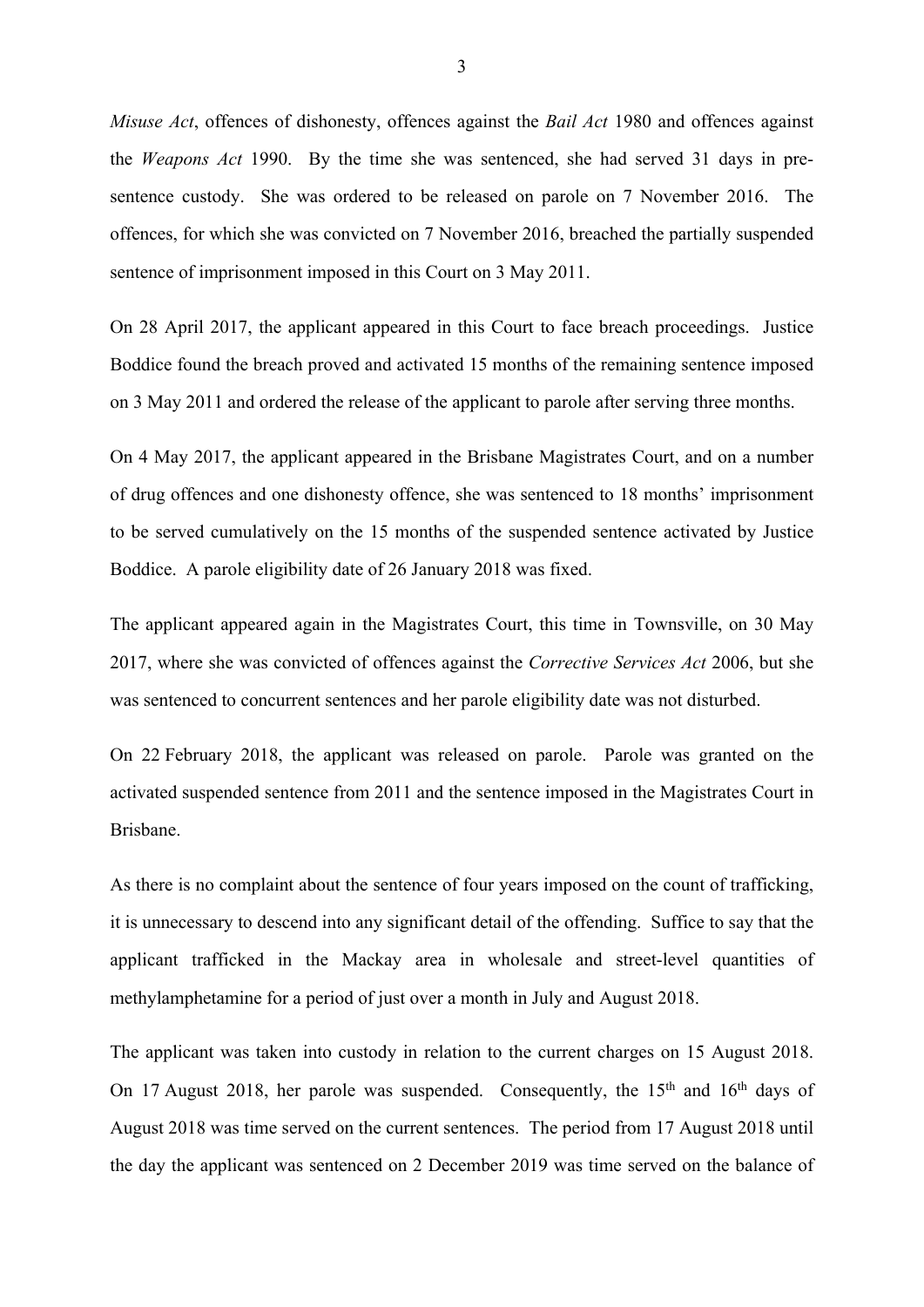the activated suspended sentences and the sentence imposed on 4 May 2017. The full-time expiry of those sentences calculates to 27 April 2020, and there is no dispute about that calculation.

In sentencing the applicant, his Honour did not specifically state that he was taking into account the overall impact of the sentence viewed with the sentences still being served and did not specifically state that both the head sentence and the period to be served before being eligible for parole ought to be ameliorated to reflect that the sentences being imposed were to be served cumulatively.

However, his Honour was, from the transcript of argument, clearly aware that those principles were applicable here, and, in any event, the only error alleged here is manifest excessiveness, not some misapplication of principle.

The effect of the sentence was to add 12 months' actual custody to the full-time release date in relation to sentences dating back to 2011, which related to conduct going back to 2006. The parole eligibility date which was set was at 25 per cent of the period of imprisonment imposed by his Honour.

Mr Benjamin of counsel, who appeared for the applicant, sought to demonstrate that the sentence was manifestly excessive in this way.

Firstly, Mr Benjamin took the date when the applicant went into custody: 15 August 2018. He then calculated a full-time release date, taking into account the four year cumulative sentence. That date became 25 April 2024. He, then, calculated the period of time between 15 August 2018 and 25 April 2024 as five years, eight months and 10 days.

He then took the date at which the applicant will now be eligible for parole and calculated that there were two years, eight months and 10 days between the time she went into custody and the date when she will become eligible for parole, which is 24 April 2021.

Mr Benjamin then submitted that the two years, eight months and 10 days is only a couple of months shy of the halfway mark of the term of imprisonment of five years, eight months and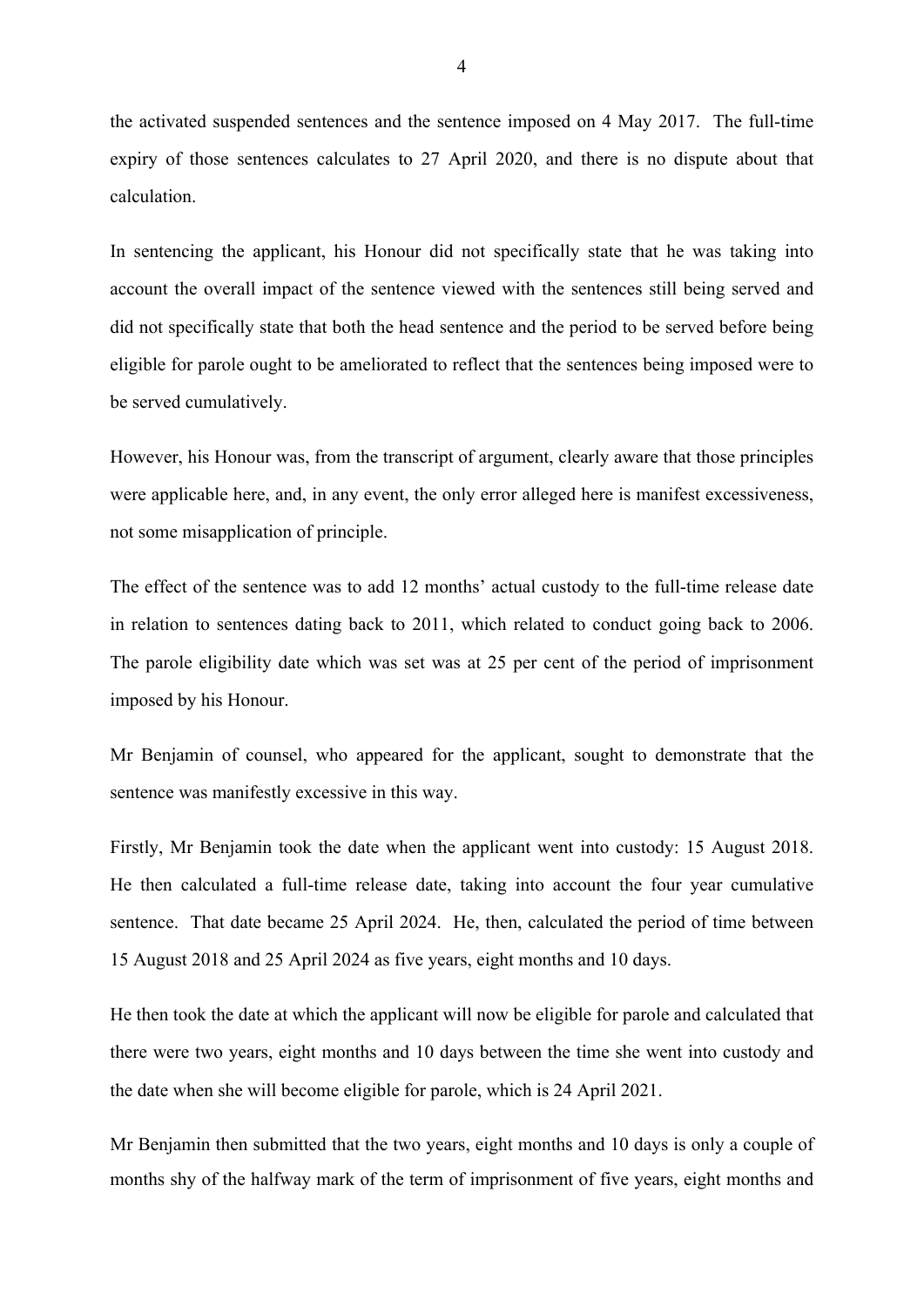10 days. Therefore, he submitted that demonstrated that insufficient allowance, by way of early release, had been given to the plea of guilty and other mitigating circumstances.

In my view, it is inappropriate to assess the severity of the sentence imposed on the latest trafficking charge as if it, and the balance to be served on earlier sentences were, in effect, together one sentence.

When an offender is sentenced to a term of imprisonment, they are, from that point, liable to serve the entirety of the term of imprisonment. By provisions of the *Corrective Services Act* 2006, part of that period of imprisonment may be served in the community on parole. Whether the period of imprisonment is served in prison or in the community, and what proportion of the sentence is served in prison and in the community, depends upon a number of factors.

The first is the date when the prisoner becomes eligible for parole. The second is whether the prisoner secures a grant of parole, and the third is whether the prisoner complies with the terms of parole or, alternatively, becomes liable for the parole to be cancelled or suspended.

Here, the applicant initially received a suspended sentence for trafficking in methylamphetamine. She breached the suspended sentence by further drug offending, and that led to the activation of part of the suspended term.

While she was given the benefit of release on parole, she then breached parole by committing further offences and attracting a further term of imprisonment for which she again received parole. She then again breached her parole by trafficking in methylamphetamine. The effect of the *Corrective Services Act* and decisions made under it was that she lost the benefit of parole and found herself serving her time in custody.

The legislature has determined that any sentence of imprisonment imposed in relation to offences which have been committed on parole must be ordered to be served cumulatively, but a further eligibility date must be set. The applicant had been given several opportunities to serve the earlier terms in the community. His Honour, given the applicant's criminal history and all the circumstances, structured the sentence so that she would serve the